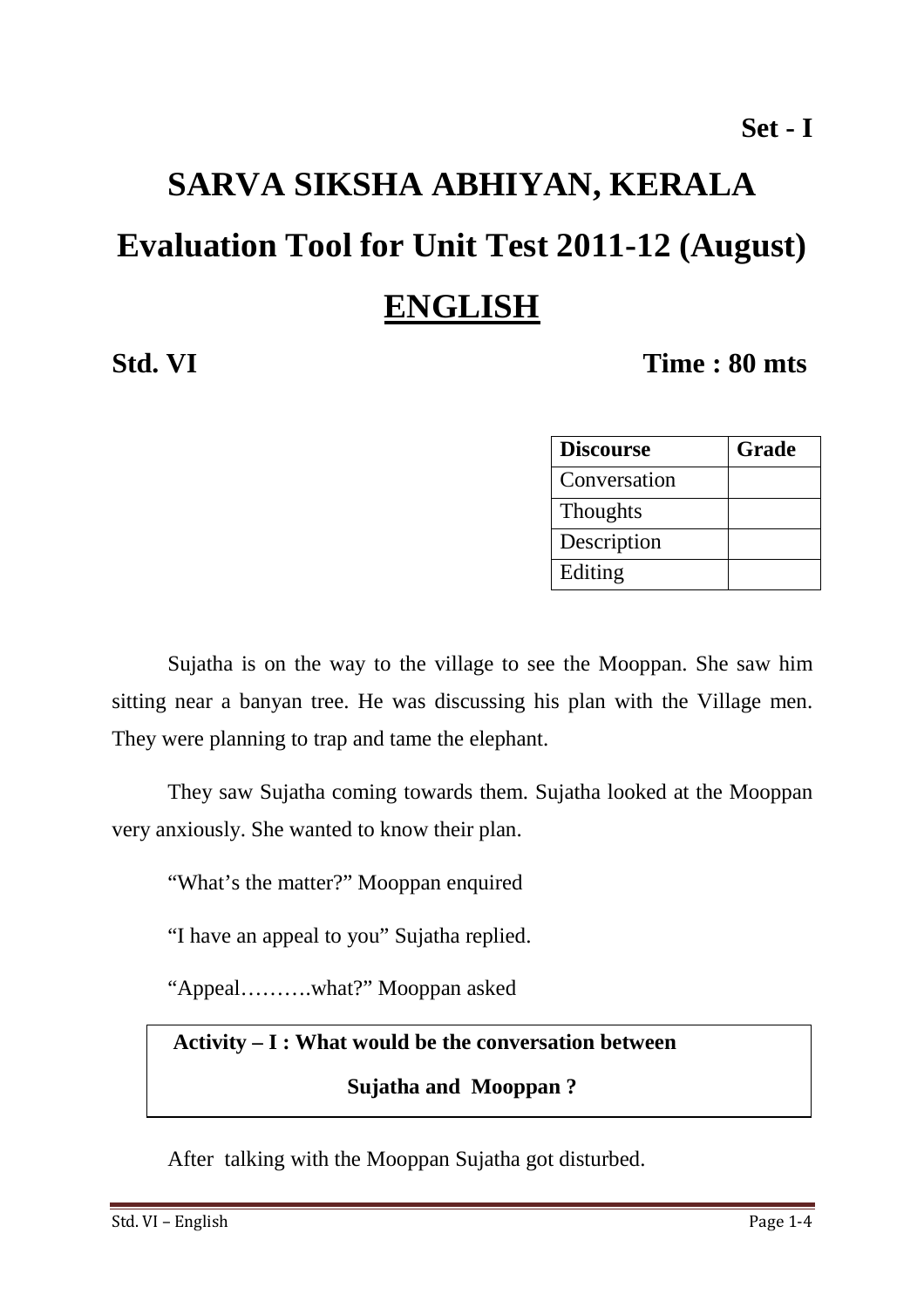She began to think :

'They are not ready to change their plan

What can I do?

If they catch him….

How can I help Sudharman ?'

Somehow she reached home.

Darkness covered the forest

Situation is getting worse. Sujatha went to bed very late in the night. She couldn't sleep.

Will they trap him?

Will Sudharman attack them ?

Different thoughts disturbed her mind

## **Activity – II: What would be the thoughts of Sujatha ?**

Next morning she woke up, hearing some shouting from surroundings.

People were running here and there

"What happened?" she asked a stranger

"An Elephant is trapped."

She couldn't believe her ears

She ran to the spot.

'My Sudharman is trapped' she stood near the pit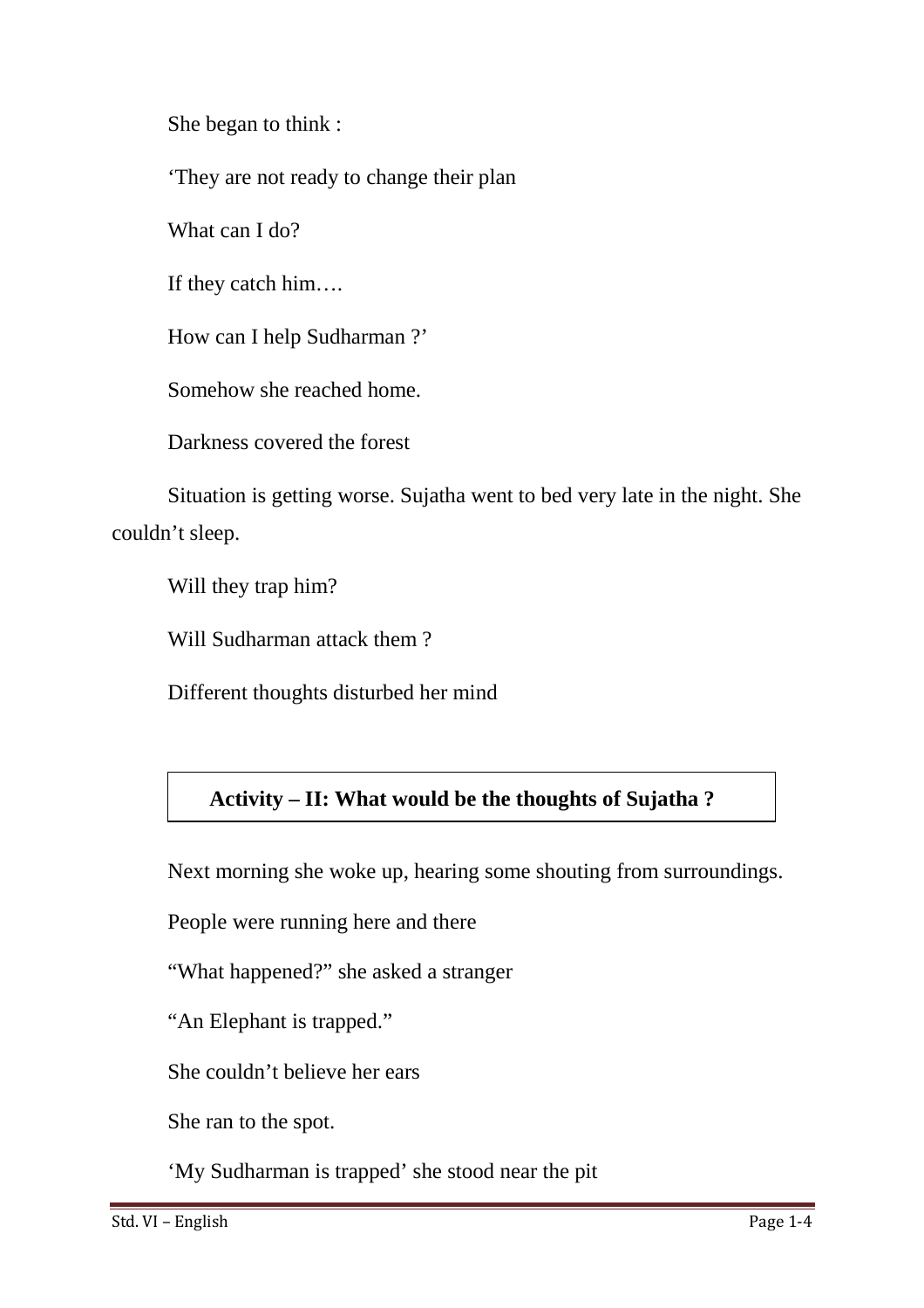Look at the picture



**Activity – III: Describe the scene**

# **Activity – IV: Edit the following**

Sujatha said what I shall do

soon they heard the uproar of the peple